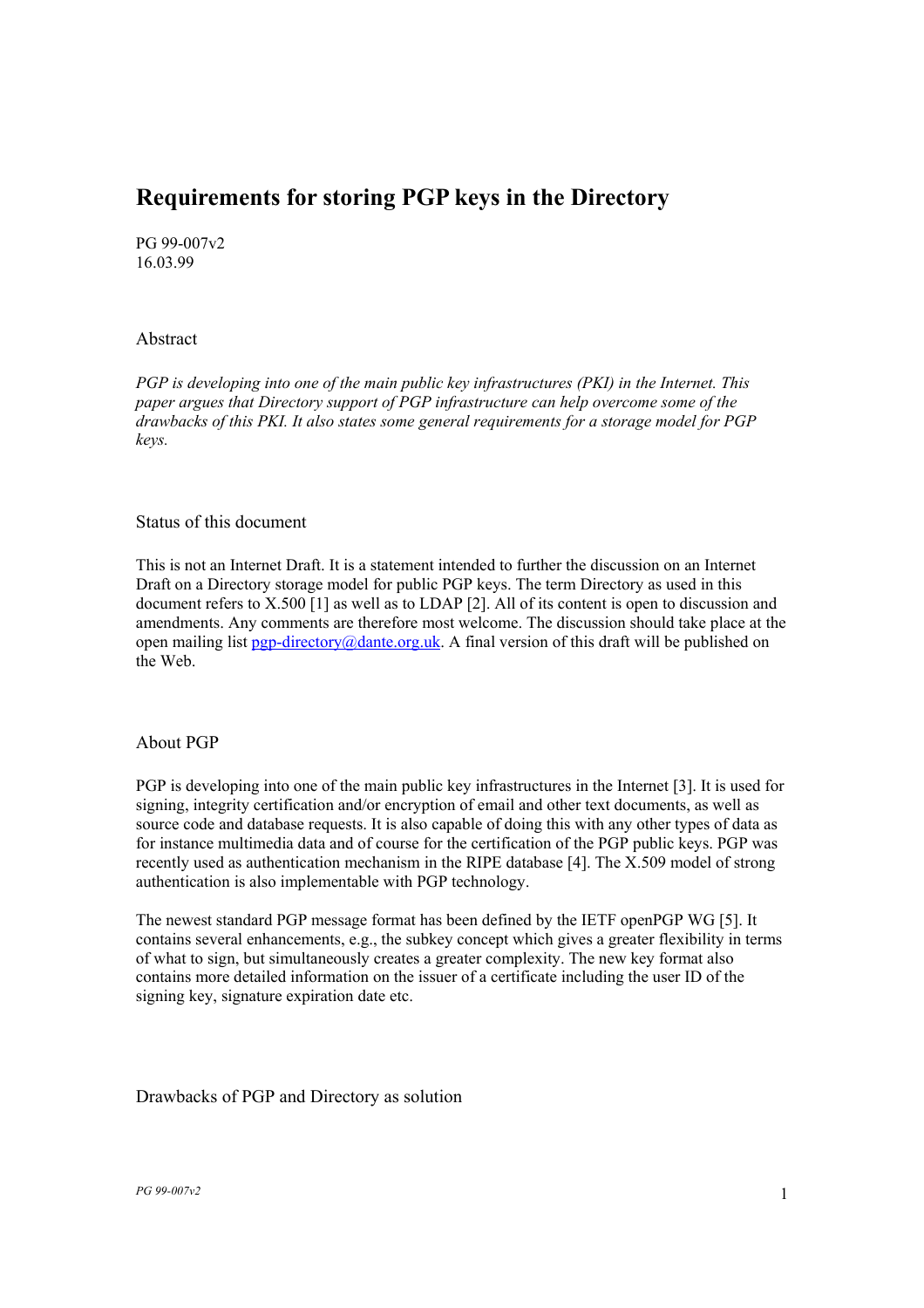The currently applied trust model, the so-called "web of trust", where the PGP users certify the keys of other PGP users, has some inherent problems. One is that some user may take signing of another's key too lightly, i.e. sign without having proved the identity. Again a PGP user has to belong to a big group, that sign each other's key to make a certification path probable. In fact up to now we don't have a "web of trust", but rather "groups of trust" and even "hermitages of trust", which can be seen from statistics on public keys [6]. [Note: these data are quite old, Dec 1997; are there any newer statistics?]

Some other disadvantages are in terms of manageability (e.g. revocation management) and of verifying certificates, caused by the missing possibility to delete information in a once published public key in combination with the high probability that some keys in the web of trust loose their trustworthiness.

The "web of trust" model could be easily replaced by a hierarchical trust model, involving "Trusted Third Parties" or Certification Authorities (CA). There is no reason why PGP couldn't be deployed with such a trust model. Such an approach has been followed, e.g., in the UK  $[7]$ and in Germany [8]. One means to implement the publication of CA signed PGP keys would be the Directory that fits in perfectly because of its hierarchical structure.

In the face of the new concept of subkeys, again the hierarchical model of the Directory has its advantages.

A further drawback of the current PGP technology lies in the non-distributedness of the current PGP public key server concept [9]. If the increase of numbers of PGP users continues, this server concept will soon or later become obsolete, because it is not scalable up to much more than 2 million keys. New keyserver concepts, e.g. its integration into the DNS haven't been followed up.

The distribution concept of the Directory makes this technology again an ideal tool providing a scalable and fast responding public key server. The simple protocol for PGP client and public key server communication is easily realisable with directory technology combined with email and HTTP interfaces. These interfaces should not only be able to simulate the key server to PGP client communication, but also the keyserver to keyserver communication, for replication with standard key servers. Both are described in [9].

The usage of the Directory as public key server as used by the current applications is not the only thinkable usage though. For other applications it might be more feasible to store a public key directly inside or below a person entry instead of collecting the keys in one part of the DIT dedicated as key server space.

#### Requirements for a storage model

The only prerequisite to store PGP keys in the Directory is the definition of appropriate object classes and attributes, which could be used in X.500, as well as in LDAP directories. There already has been an initiative to define such object classes, the long expired Internet Draft draftietf-asid-pgp-02.txt [10], which failed to provide a solution for multiple PGP keys of one person, since it defined several attributes, to be included in one person entry. Since there is no definite order for multiple values of one attribute, the affiliation between the values of the different attribute couldn't be stated. Hence a more flexible approach is needed. A new Directory concept the Family of Entries, developed parallel in the IETF [11] and in the ITU [12], which defines a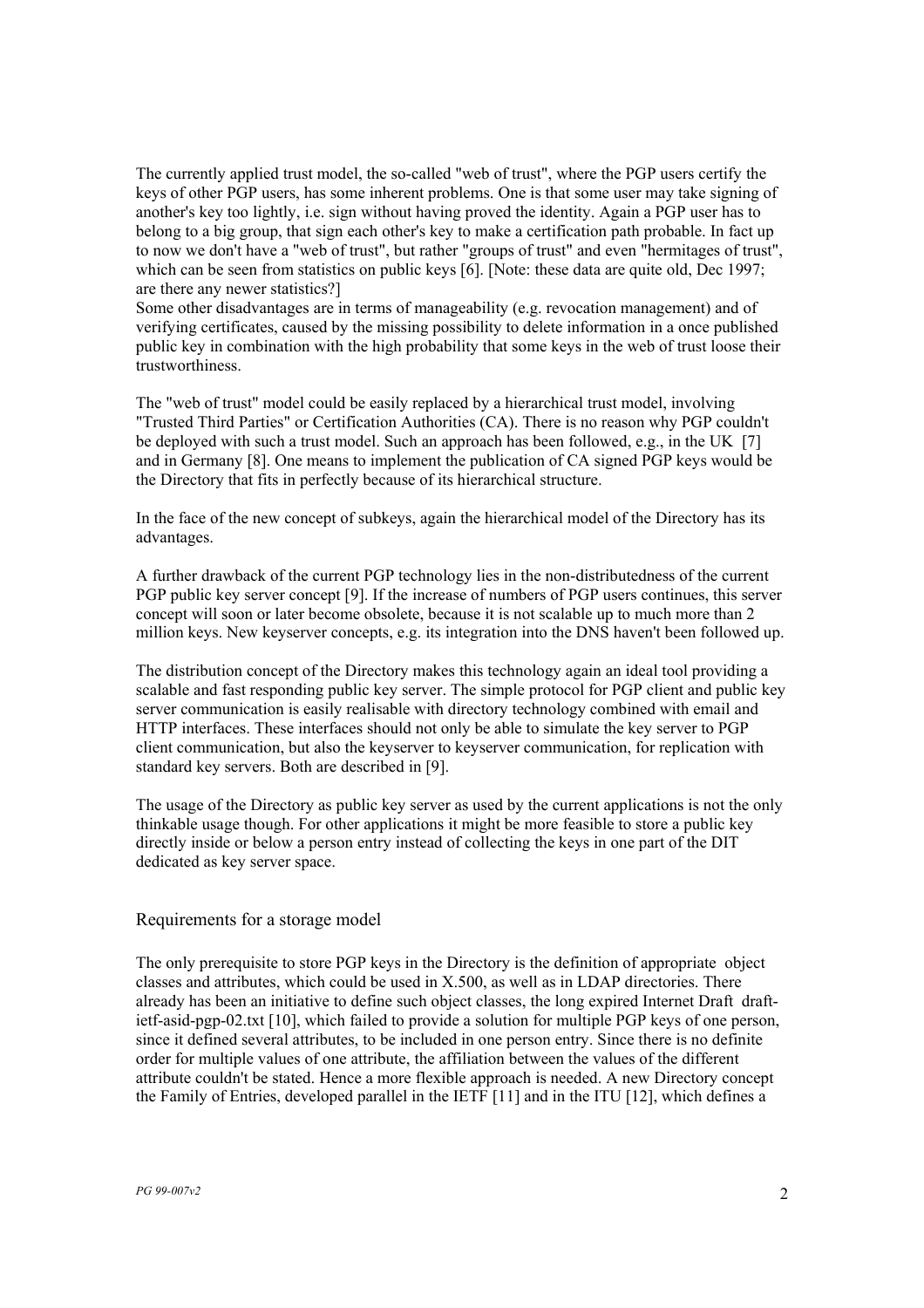hierarchical structure inside a Directory entry, could provide a solution for the requirements stated below.

Since not all future usage of PGP technology can be foreseen, a major requirement for the storage model is that it is open enough to reflect the flexibility of PGP technology. We need an abstract enough model together with a flexible way to point to public key information.

The storage model should be able to map:

- Several independent PGP public keys for one person entry or Role occupant entry.
- Several user Ids per public key belonging to one person or roles.
- Several user Ids per public key belonging to different persons or roles.
- Several subkeys in one key which themselves have the same flexibility as the whole key.

It should include:

- Several searchable fields of information necessary for a keyserver implementation, such as keyID, userID, fingerprint, key creation date, etc. in addition to the ASCII armoured key itself.
- Other searchable fields of information necessary for CA implementations, such as pointer to the certificate issuing key, key expiration date, signature status, revocation status and certificate revocation lists, etc.
- Other usefull information such as key size, public key algorithm, key server preference, validity, etc.

Both scenarios, the PGP key stored in or below a person entry, as well as stored among other PGP keys in a dedicated PGP key subtree, should be implementable with the storage model.

The storage model should take concern about the signature included in keys. It should provide the means for a CA to publish the keys signed by it. Applications should be able to retrieve a certification path from the information in the Directory.

Although it is reasonable to concentrate on one technology the possibility of likewise storing public keys of other infrastructures than PGP should be kept in mind. The concept of the storage model should therefore be as PKI technology independent or adaptable as possible.

#### References

[1] ITU-T Rec. X.501, "The Directory: Models",1993.

[2] Kille, S., Wahl, M., and T. Howes, "Lightweight Directory Access Protocol (v3)", RFC 2251, December 1997

[3] Atkins, D., Stallings, W. and P. Zimmermann, "PGP Message Exchange Formats", RFC 1991, August 1996

[4] Bukowy, M and J. Snabb, "RIPE NCC Database documentation update to support RIPE DB ver. 2.2.1", RIPE189, January 1999

[5] Callas, J., Donnerhacke, L., Finney, H. and R. Thayer, "OpenPGP Message Format", RFC 2440, November 1998